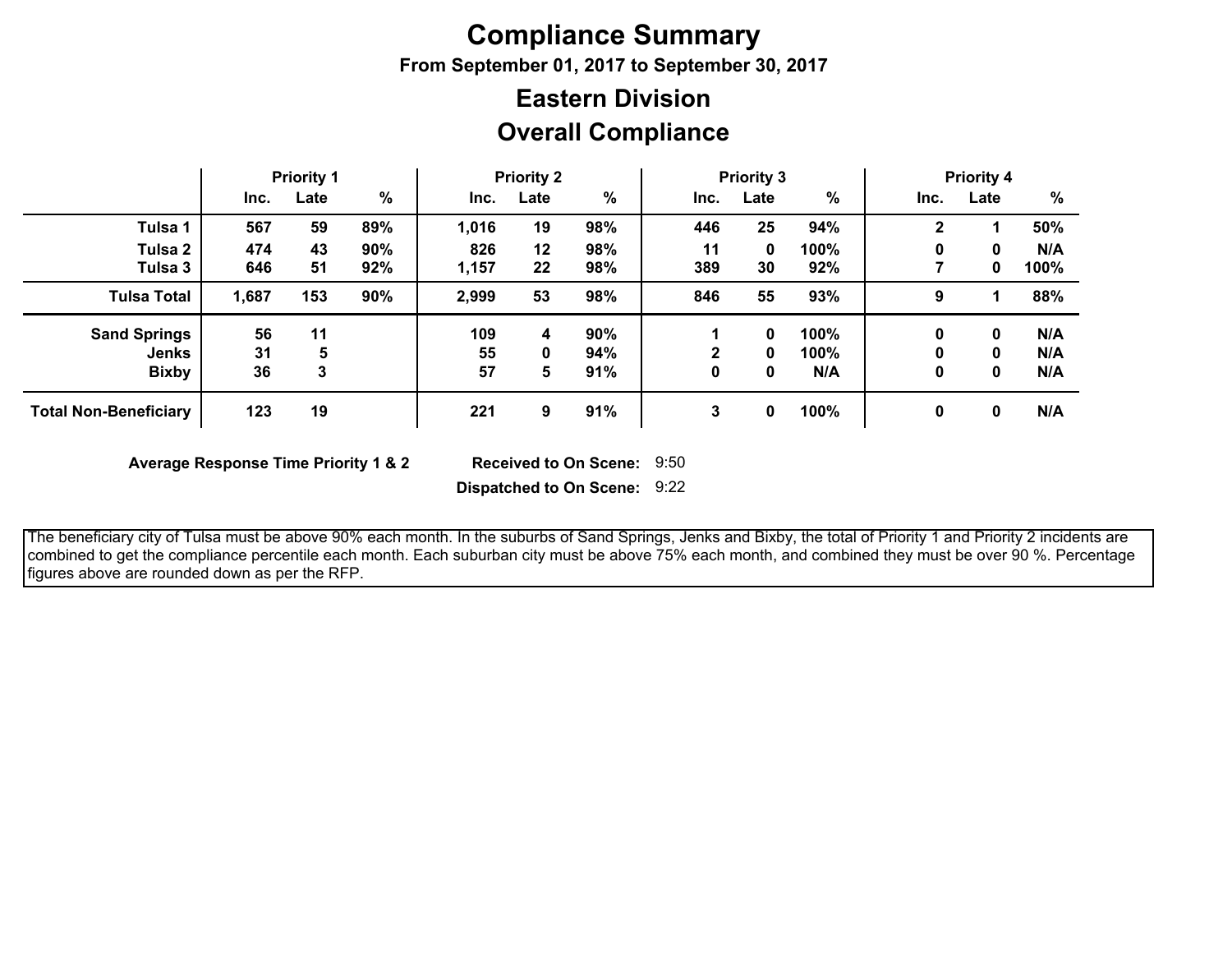# **Compliance Summary**

**From September 01, 2017 to September 30, 2017**

## **Overall Compliance Western Division**

|                               | <b>Priority 1</b> |              | <b>Priority 2</b> |       |      | <b>Priority 3</b> |      |             |               | <b>Priority 4</b> |             |      |
|-------------------------------|-------------------|--------------|-------------------|-------|------|-------------------|------|-------------|---------------|-------------------|-------------|------|
|                               |                   | Inc. Late    | $\frac{9}{6}$     | Inc.  | Late | %                 | Inc. | Late        | $\frac{9}{6}$ | Inc.              | Late        | %    |
| <b>Oklahoma City 1</b>        | 983               | 102          | 89%               | 1,593 | 41   | 97%               | 418  | 29          | 93%           | 17                | 1           | 94%  |
| <b>Oklahoma City 2</b>        | 949               | 151          | 84%               | 1,365 | 42   | 96%               | 239  | 21          | 91%           | $\mathbf{2}$      | 0           | 100% |
| <b>Edmond</b>                 | 148               | 33           | 77%               | 222   | 5    | 97%               | 56   | 8           | 85%           | 0                 | 0           | N/A  |
| <b>Total OKC &amp; Edmond</b> | 2,080             | 286          | 86%               | 3,180 | 88   | 97%               | 713  | 58          | 91%           | 19                | 1           | 94%  |
| <b>Warr Acres</b>             | 38                | 4            |                   | 45    | 1    | 93%               | 0    | $\mathbf 0$ | N/A           | $\mathbf{0}$      | 0           | N/A  |
| <b>Bethany</b>                | 62                | 8            |                   | 85    | 3    | 92%               | 0    | $\bf{0}$    | N/A           | 1                 | 0           | 100% |
| <b>Mustang</b>                | 35                | 11           |                   | 59    | 7    | 80%               | 10   | 0           | 100%          | 0                 | 0           | N/A  |
| <b>The Village</b>            | 22                | $\mathbf{2}$ |                   | 41    | 1    | 95%               | 0    | $\mathbf 0$ | N/A           | $\mathbf 0$       | 0           | N/A  |
| <b>Nichols Hills</b>          | 6                 |              |                   |       | 0    | 92%               | 0    | 0           | N/A           | 0                 | $\mathbf 0$ | N/A  |
| <b>Total Non-Beneficiary</b>  | 163               | 26           |                   | 237   | 12   | 90%               | 10   | 0           | 100%          |                   | 0           | 100% |
| <b>Piedmont</b>               | 11                |              |                   | 5     |      |                   | 0    |             |               | 0                 |             |      |

**Average Response Time Priority 1 & 2** 

**Dispatched to On Scene:** 9:58 Received to On Scene: 10:34

 The beneficiary cities of Oklahoma City and Edmond must be above 90% each month. In the suburbs of Warr Acres, Bethany, Mustang, The Village, and Nichols Hills, the total of Priority 1 and Priority 2 incidents are combined to get the compliance percentile each month. Each suburban city must be above 75% each month, and combined they must be over 90 %. Percentage figures above are rounded down as per the RFP.